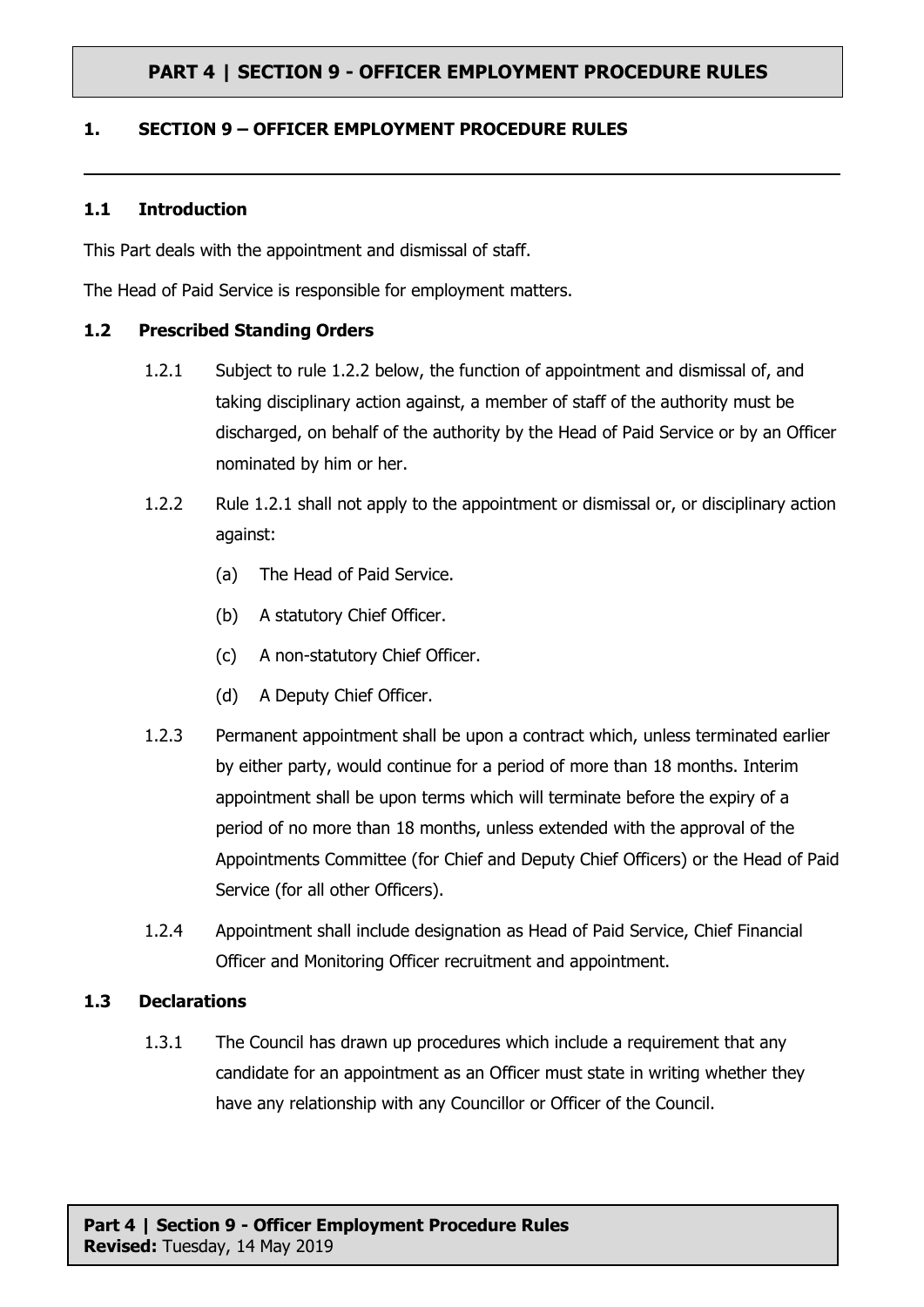1.3.2 No candidate so related to a Councillor or a Senior Officer will be appointed without the authority of the relevant Chief Officer or an Officer nominated by him.

## **1.4 Seeking Support for Appointment**

- 1.4.1 The Council will disqualify any applicant who directly or indirectly seeks the support of any Councillor for any appointment with the Council. The content of this paragraph will be included in any recruitment information.
- 1.4.2 No Councillor or employee of the Council will seek support for any person for any appointment with the Council.

## **1.5 Recruitment of Chief Executive/Head of Paid Service and Chief Officers**

- 1.5.1 Where the Council proposed to appoint a Chief Executive/Head of Paid Service or a Chief Officer and it is not proposed that the appointment be made exclusively from among their existing Officers, the Council will:
	- (a) Draw up a statement including the following:
		- The Duties of the Officer concerned; and
		- Any qualifications or qualities to be sought in the person to be appointed.
	- (b) Make arrangements for the post to be advertised in such a way as is likely to bring it to the attention of persons who are qualified to apply for it; and
	- (c) Make arrangements for a copy of the procedures mentioned in paragraph 1.2.1 to be sent to any person on request.

### **1.6 Appointment of Head of Paid Service**

1.6.1 The Full Council will approve the appointment of the Head of Paid Service, following the recommendation of such appointment by a committee or subcommittee of the Council.

### **1.7 Appointments and Dismissals of Chief Officers**

In this paragraph –

"the Appointing Committee" means the Appointments Sub-Committee

"the Dismissing Committee" means the Investigatory Sub-Committee

"the Proper Officer" means the Head of Law and Democracy.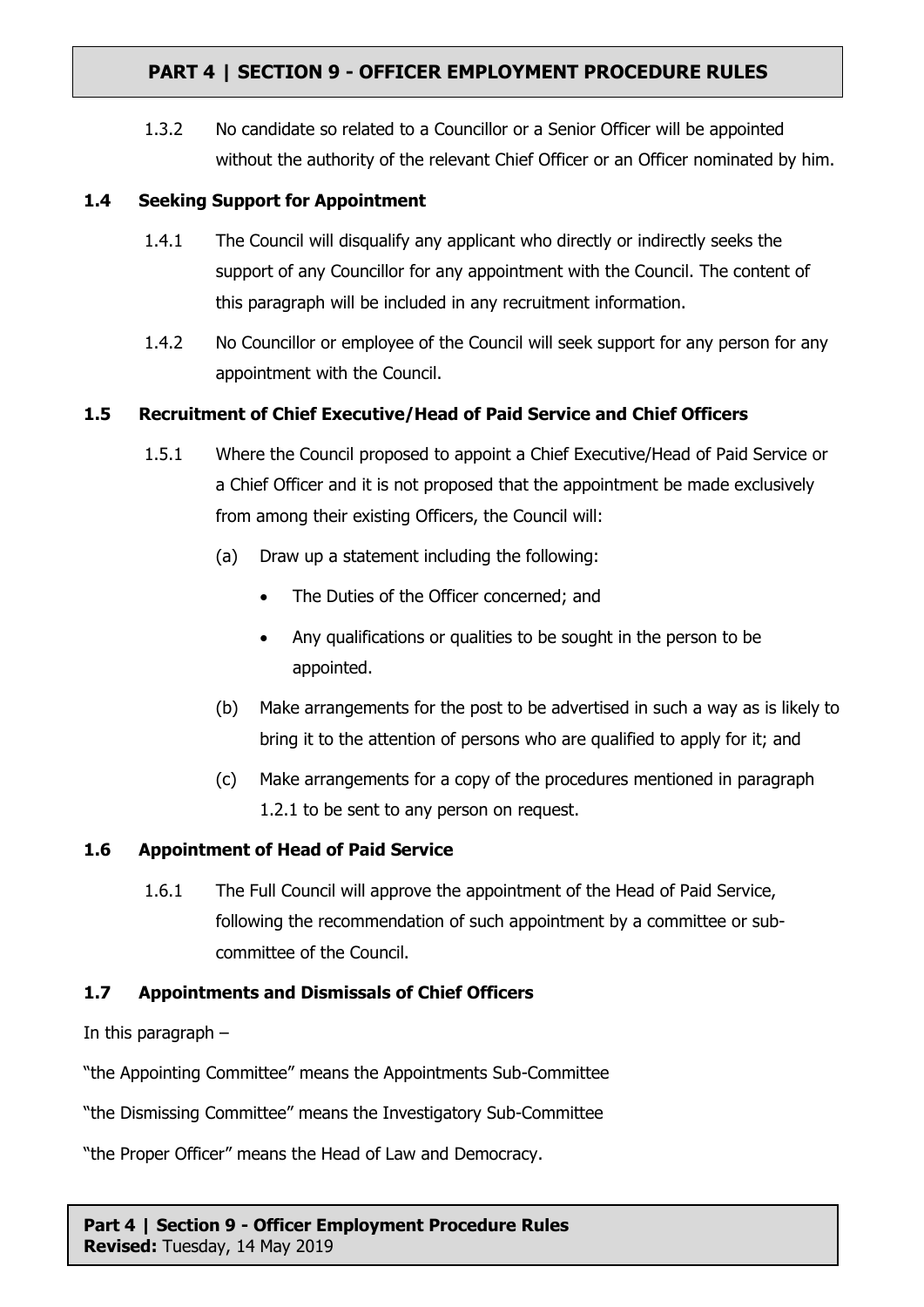- 1.7.1 The appointment and dismissal of the Chief Executive/Head of Paid Service and Chief Officers is the responsibility of the relevant Committee.
- 1.7.2 Where the relevant Committee is proposing to appoint or dismiss the Chief Executive/Head of Paid Service, the Council must approve that appointment before the offer of appointment is made or must approve that dismissal before notice of dismissal is given.
- 1.7.3 The Committee shall not make an offer of appointment in relation to any of the officers named in 1.7.1 until:
	- (a) The relevant Committee has notified the proper officer of the name of the person to whom the Committee wishes to make the offer and any other particulars which the Committee considers are relevant to the appointment;
	- (b) Notice of the dismissal of an officer named in 1.7.1 above must not be given by the Committee until:
		- The Committee has notified the proper officer of the name of the person who the Committee wishes to dismiss (in the case of the Chief Executive/Head of Paid Service, the Monitoring Officer or the Chief Finance Officer, subject to the approval of the Council) and any other particulars which the Committee considers are relevant to the dismissal.

### **1.8 Other Officers**

- 1.8.1 Appointment and dismissal of officers below Chief Officer is the responsibility of the Chief Executive/Head of Paid Service or his nominee, and may not be undertaken by Councillors.
- 1.8.2 Councillors will not be involved in disciplinary action against any Officer below Chief Officer except where such involvement is necessary for any investigation or inquiry into alleged misconduct or where the Council's disciplinary, capability and related procedures, as adopted from time to time, allow a right of appeal to Members.

### **1.9 Suspension**

1.9.1 An Officer named in 1.7.1 above and the Monitoring Officer may be suspended whilst an investigation takes place into alleged misconduct. The suspension will be on full pay.